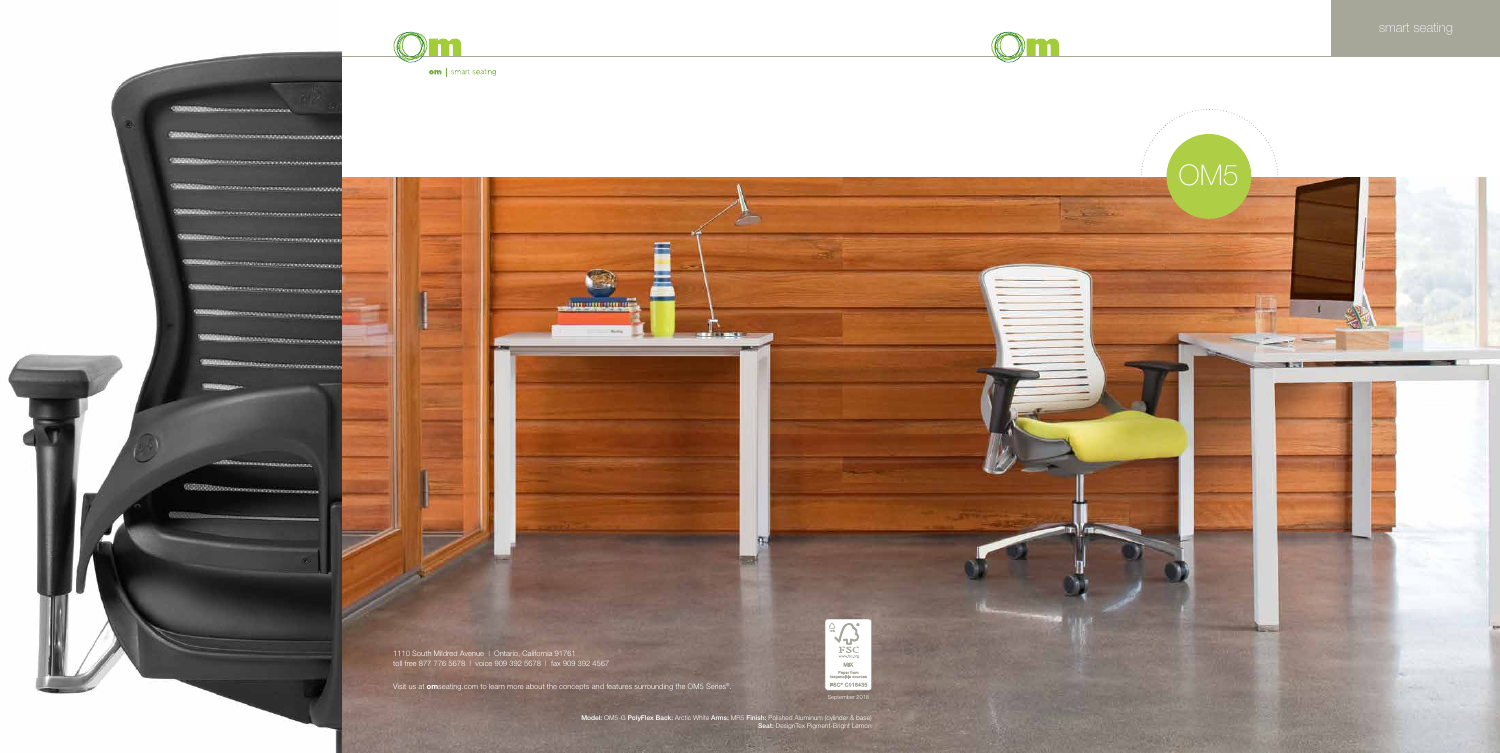Gather. Share. Produce.

Great things are about to happen, so don't let anything stand in the way. Infuse life into your culture and energy into meetings. Workplace innovation starts with comfort.

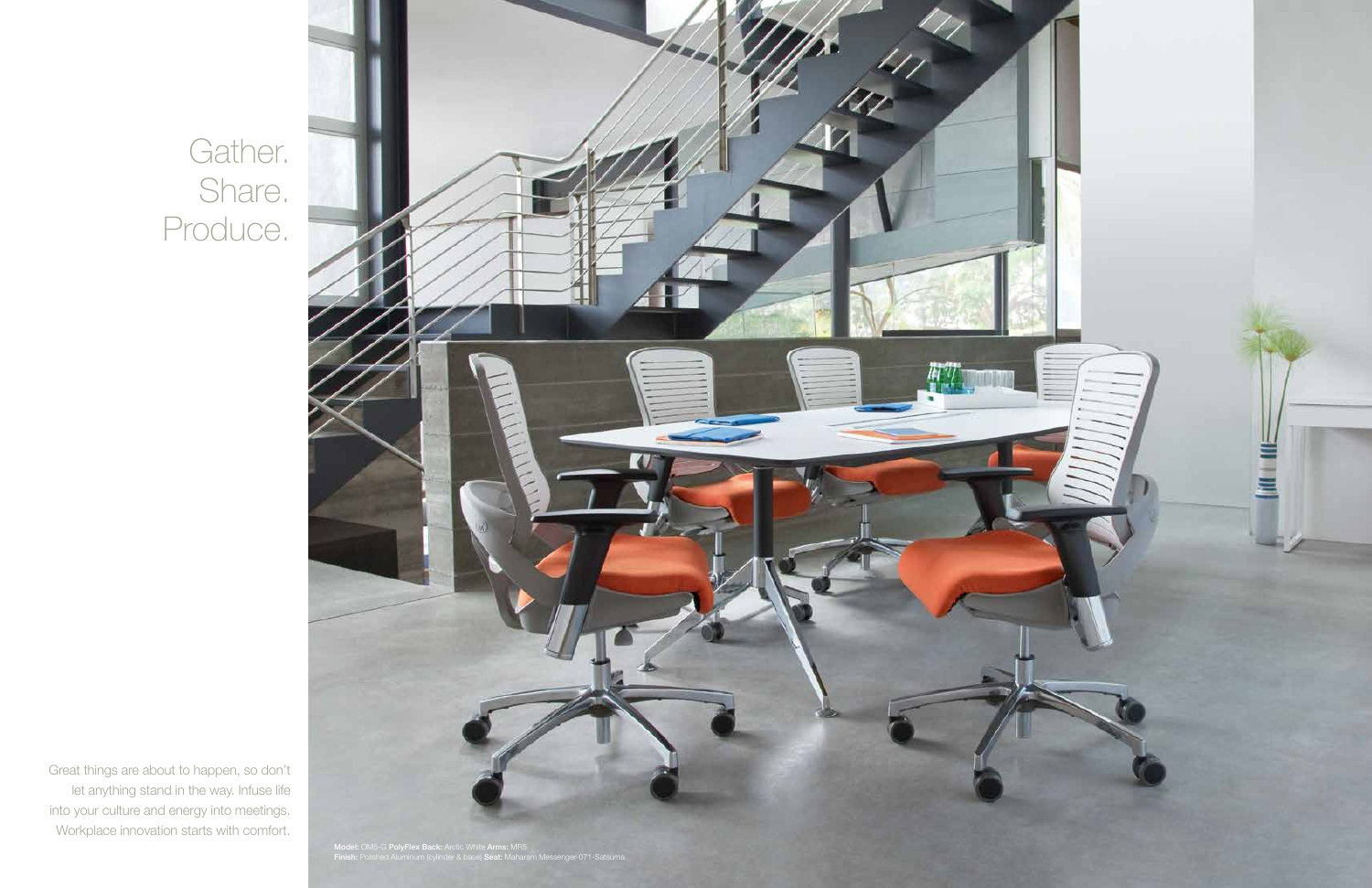Does it really matter which side of the desk you're on? Sit back, get comfortable, and take charge. Aim for brilliance because you're not good, until you're great.



Model (Executive Chair): OM5-GEX Arms: MR5 Seat & Back Upholstery: DesignTex Lorien-Birch Finish: Polished Aluminum Package (cylinder & base) Model (Guest Chairs): OM5-AS PolyFlex Shell: Modern Black Finish/Frame: Chrome



## Aspire. Plan. Achieve.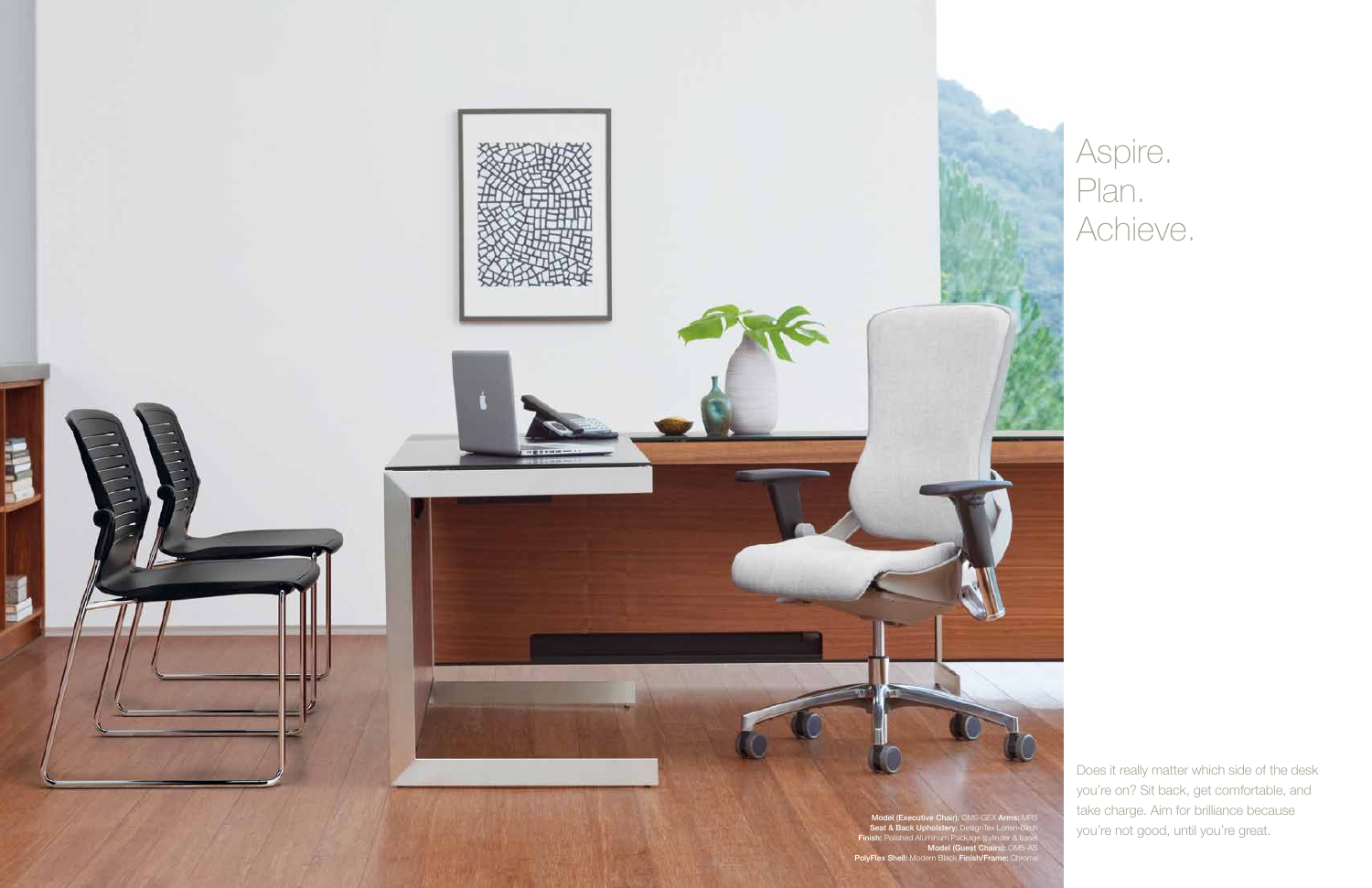

# Introduce. Shift. Collaborate.

Spread tradition *and* welcome new ideas. The best environments unlock synergy and inspire dialogue. The best seating keeps you active and engaged.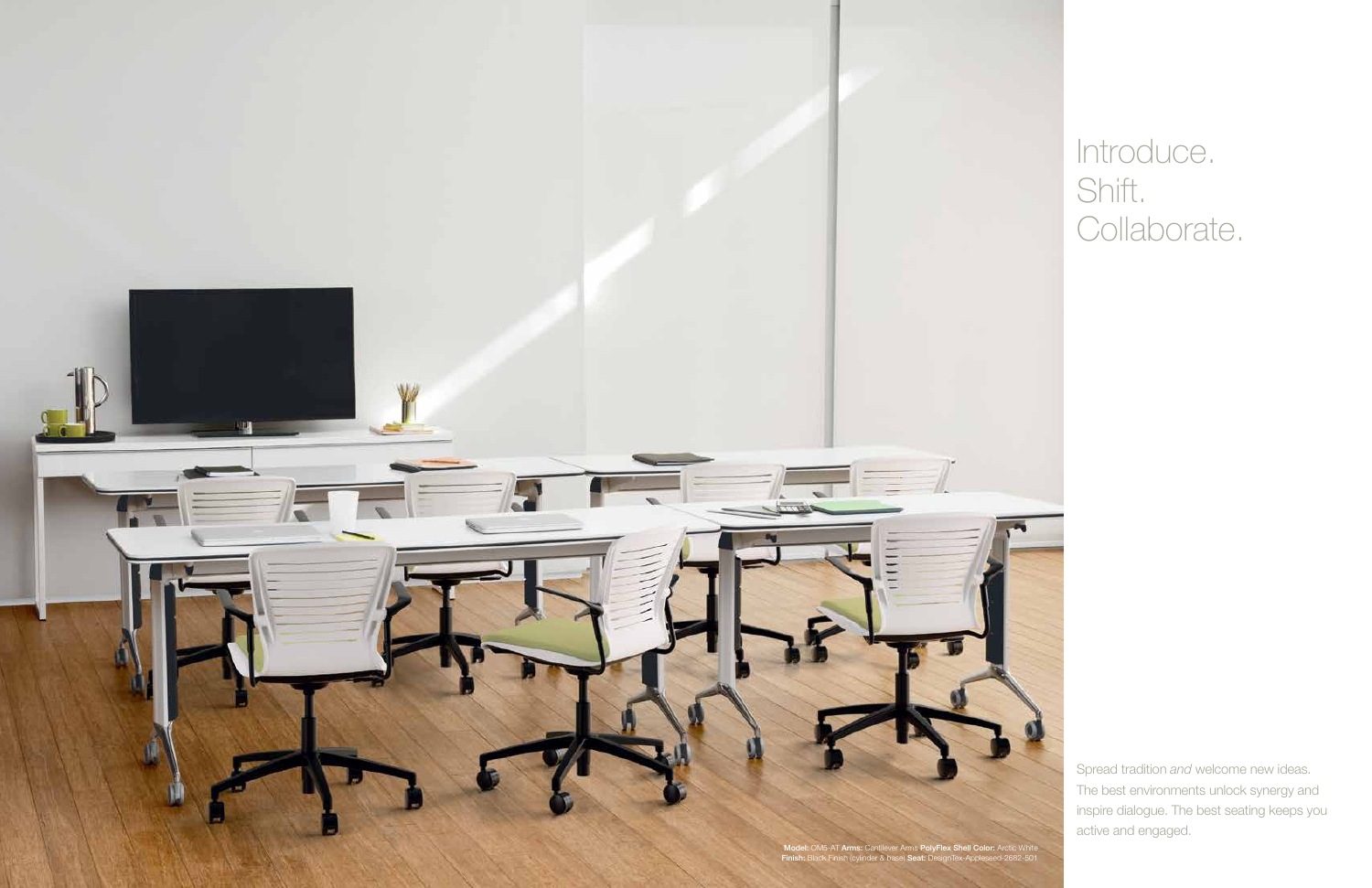Lifestyle meets work style. Foster spontaneous production by recognizing that brilliant ideas aren't limited to any particular time, or space.

# Let's do more.